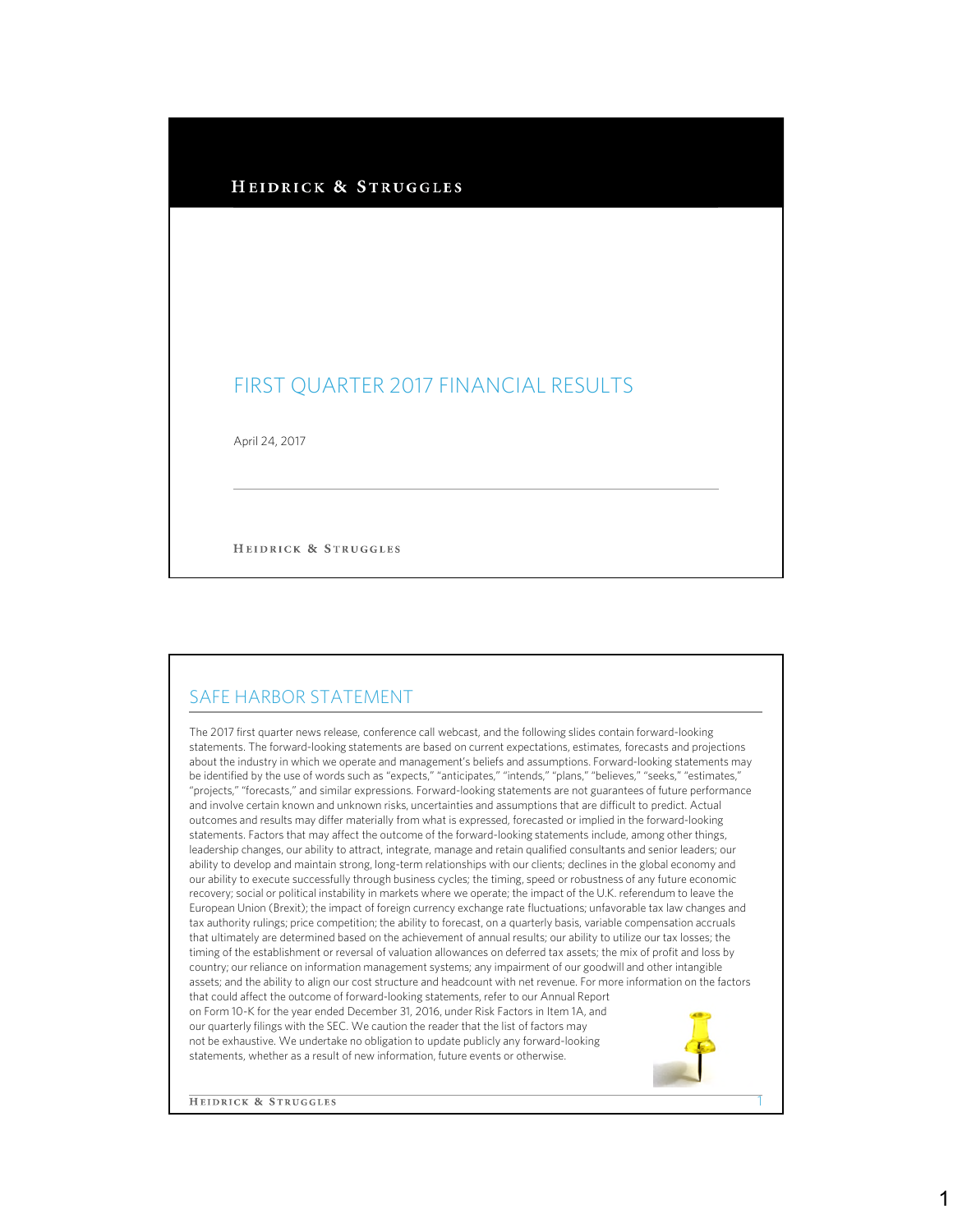

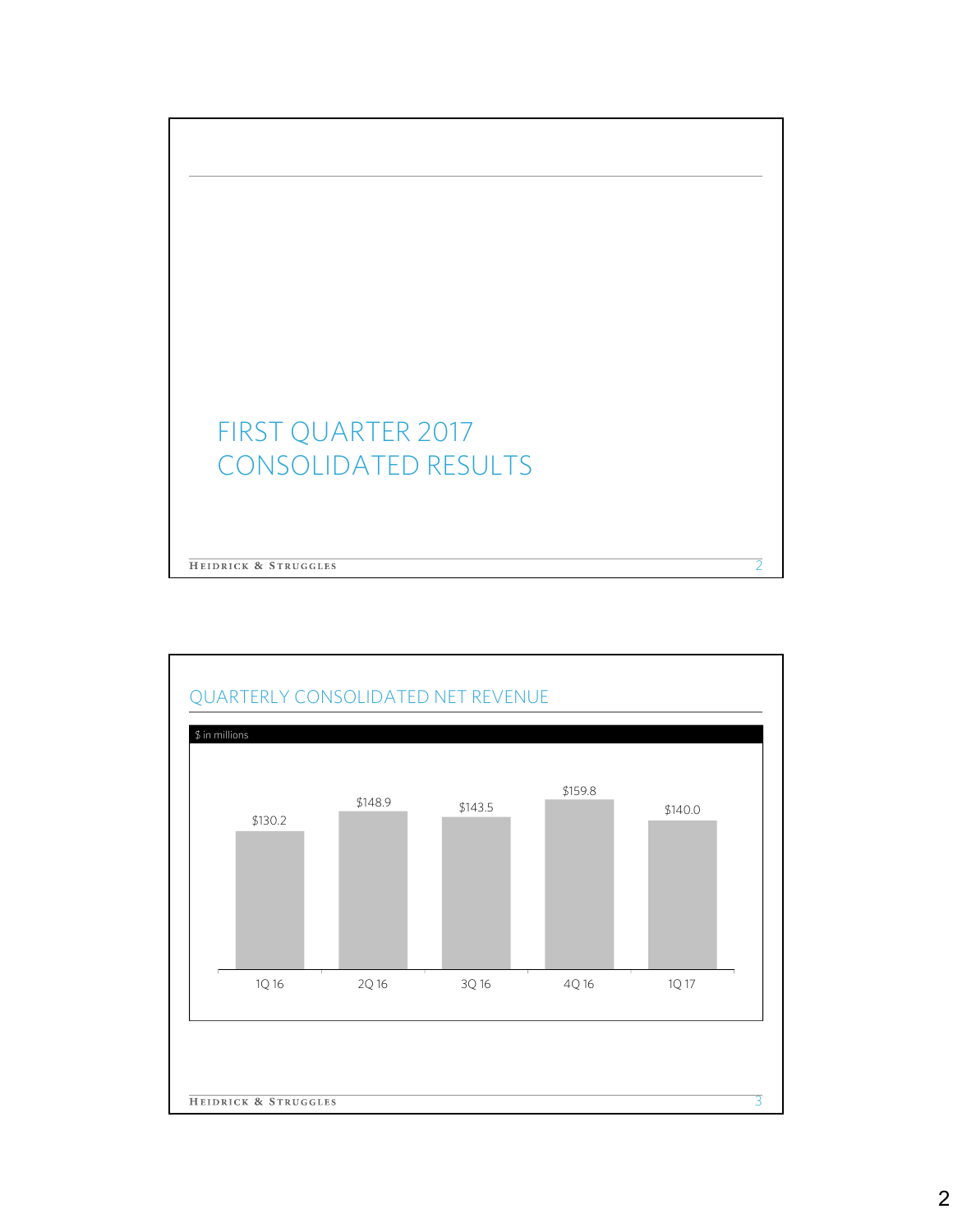

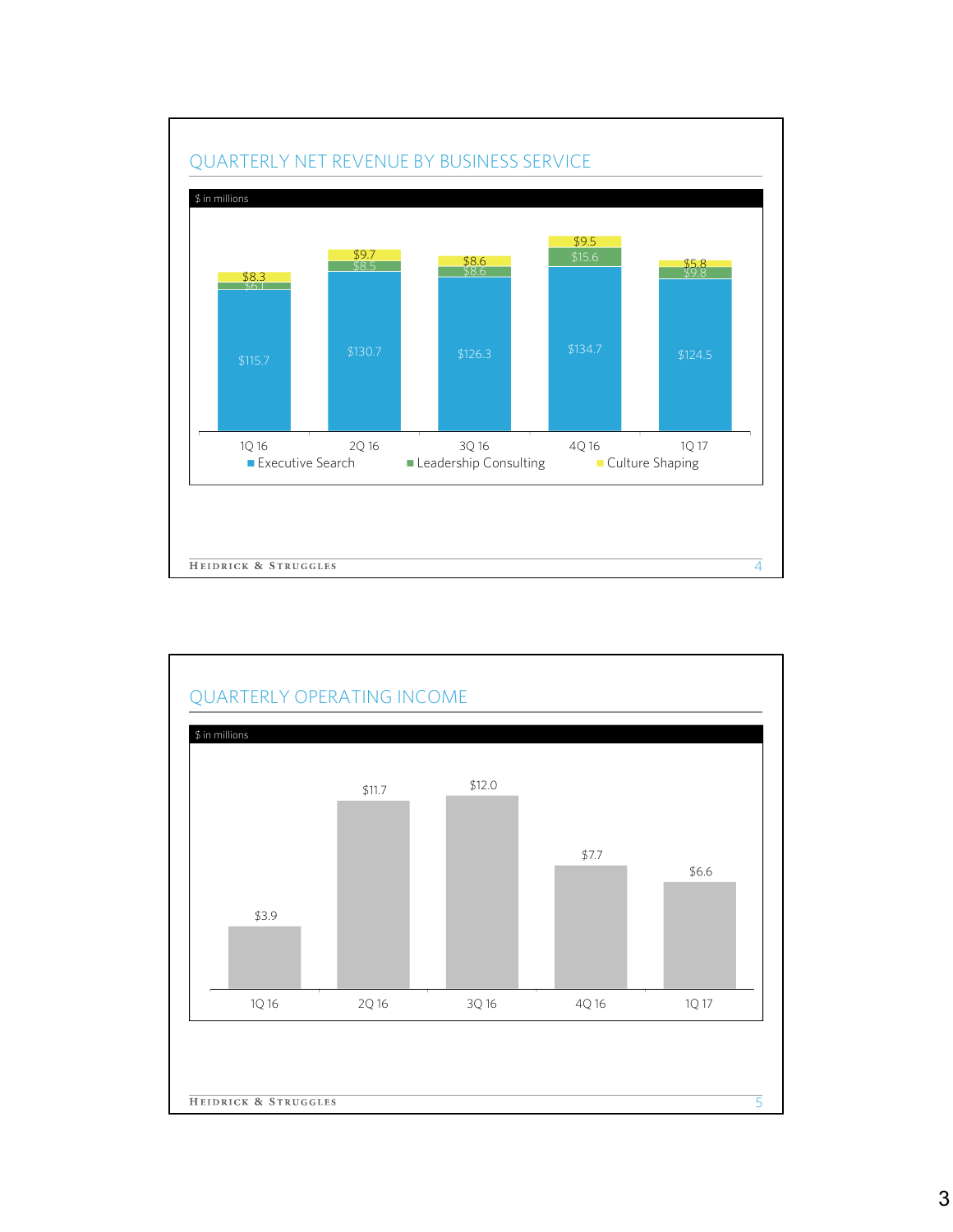

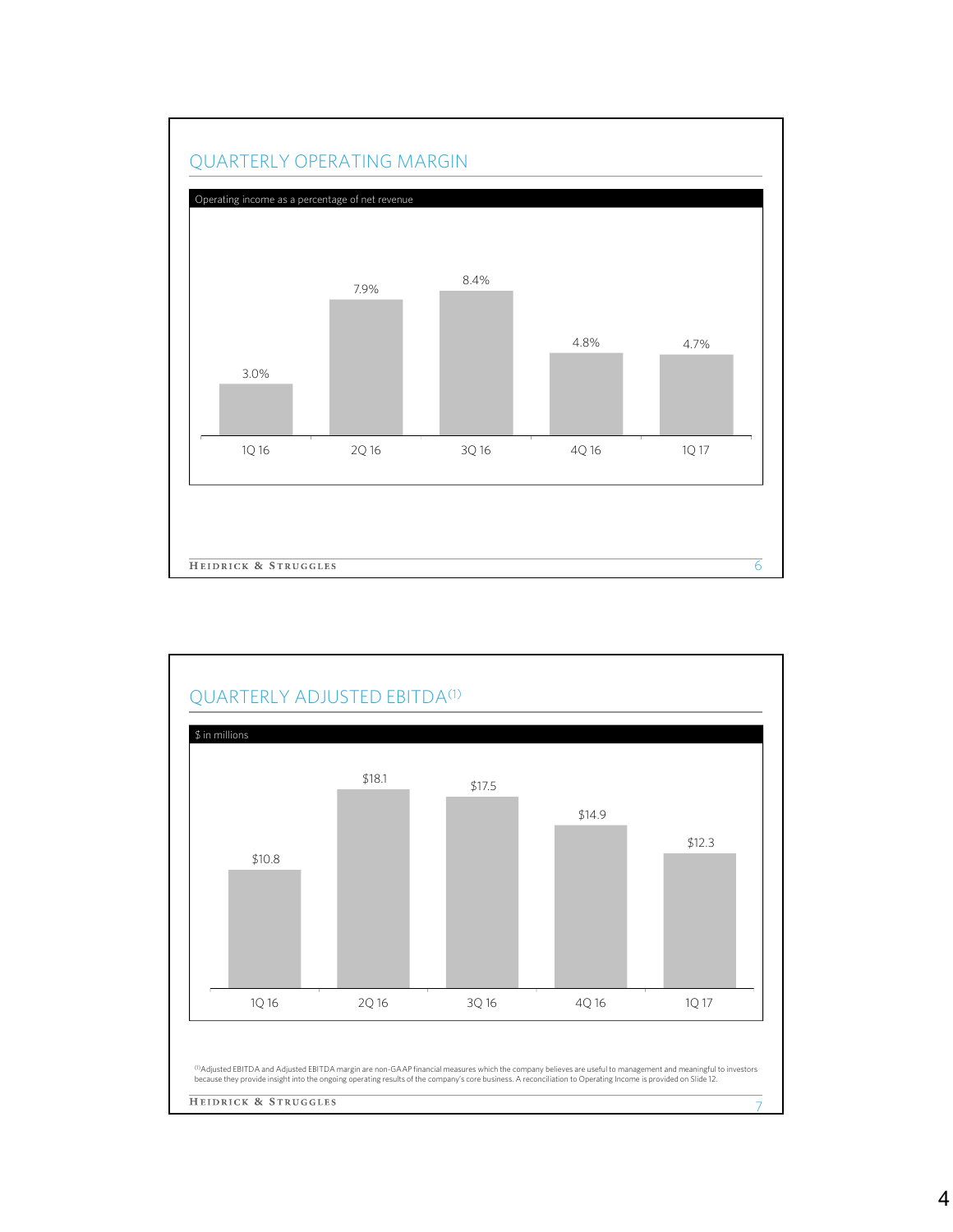

## ADJUSTED EBITDA MARGIN

We define Adjusted EBITDA as earnings before interest, taxes, depreciation, intangible amortization, stockbased compensation expense, compensation expense associated with Senn Delaney retention awards, acquisition-related earnout accretion, and other non-operating income or expense.

| \$ in millions -- numbers may not foot due to rounding | 3 months ended March 31, |       |                |          |                |        |  |
|--------------------------------------------------------|--------------------------|-------|----------------|----------|----------------|--------|--|
|                                                        |                          | 2017  |                | 2016     |                | change |  |
| Net Income                                             | \$                       | 0.7   | $\mathfrak{L}$ | 1.3      | $\mathfrak{L}$ | (0.7)  |  |
| Interest, net                                          | \$                       | (0.2) | \$             | (0.1)    |                |        |  |
| Other, net                                             | \$                       | 2.7   |                | \$ (0.0) |                |        |  |
| Provision for income taxes                             | \$                       | 3.4   | \$             | 2.7      |                |        |  |
| Operating Income                                       | \$.                      | 6.6   | $\mathfrak{L}$ | $-3.9$   | $\mathfrak{F}$ | 28     |  |
| <b>Adjustments</b>                                     |                          |       |                |          |                |        |  |
| Salaries and employee benefits                         |                          |       |                |          |                |        |  |
| Stock-based compensation expense                       |                          | 1.6   |                | 1.8      |                | (0.2)  |  |
| Senn Delaney retention awards                          |                          | 0.0   |                | 1.1      |                | (1.1)  |  |
| General and administrative expenses                    |                          |       |                |          |                |        |  |
| Depreciation                                           |                          | 1.8   |                | 2.3      |                | (0.5)  |  |
| Intangible amortization                                |                          | 1.8   |                | 1.4      |                | 0.4    |  |
| Earnout accretion                                      |                          | 0.4   |                | 0.3      |                | 0.1    |  |
| <b>Adjusted EBITDA</b>                                 | \$                       | 12.3  |                | \$10.8   | $\mathcal{L}$  | 1.5    |  |
| Adjusted EBITDA Margin (as % of net revenue)           |                          | 8.8%  |                | 8.3%     |                |        |  |
|                                                        |                          |       |                |          |                |        |  |
| HEIDRICK & STRUGGLES                                   |                          |       |                |          |                |        |  |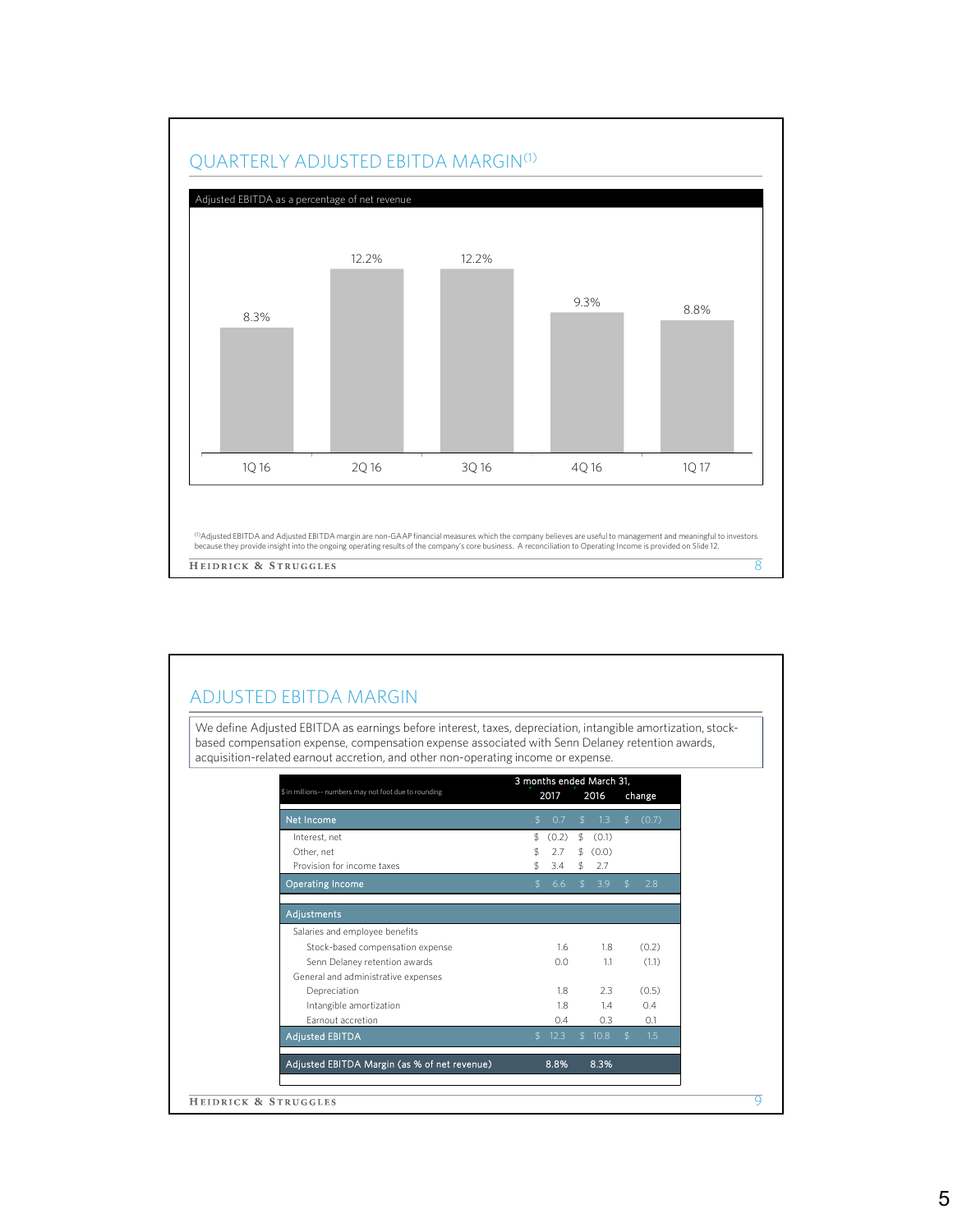

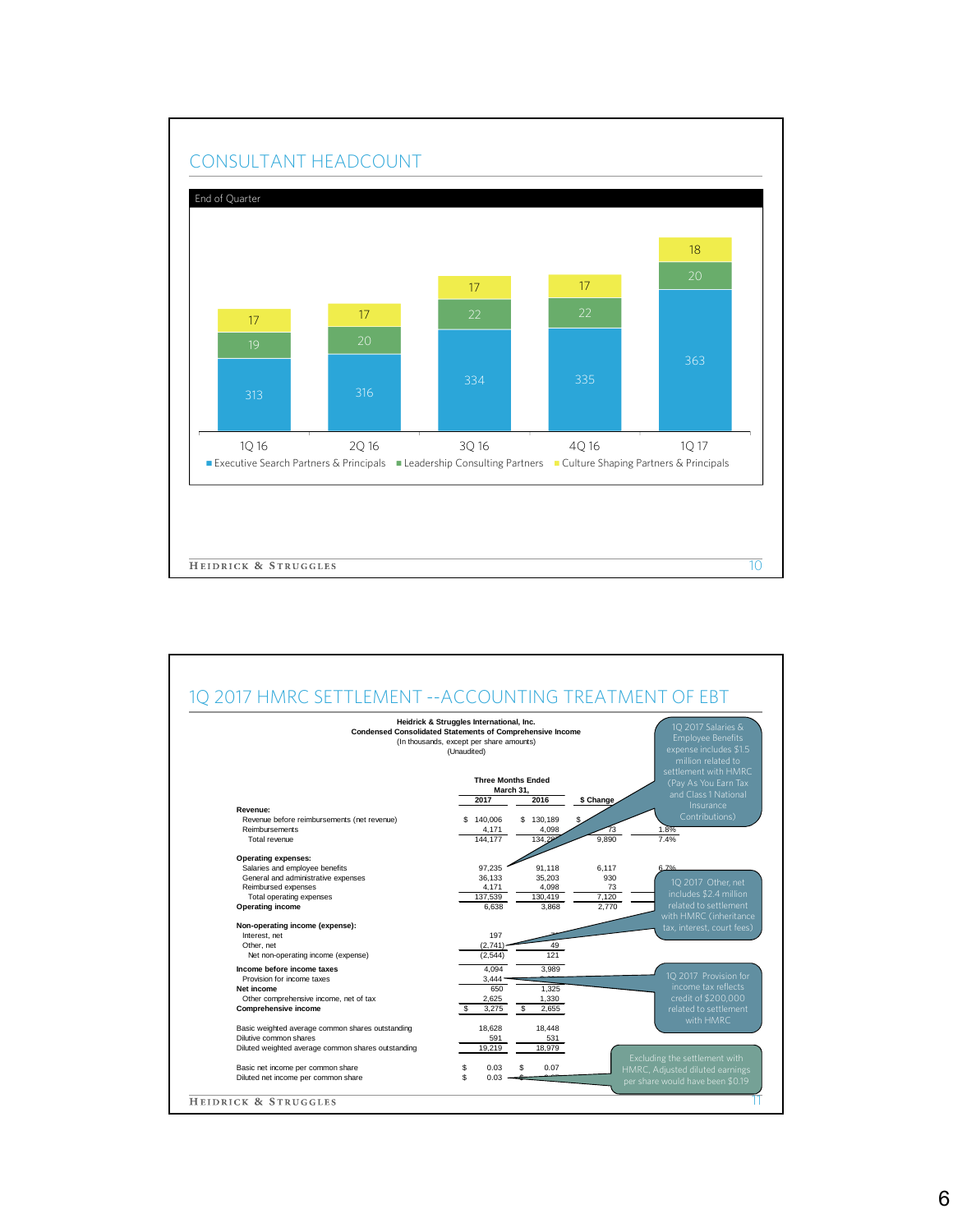



7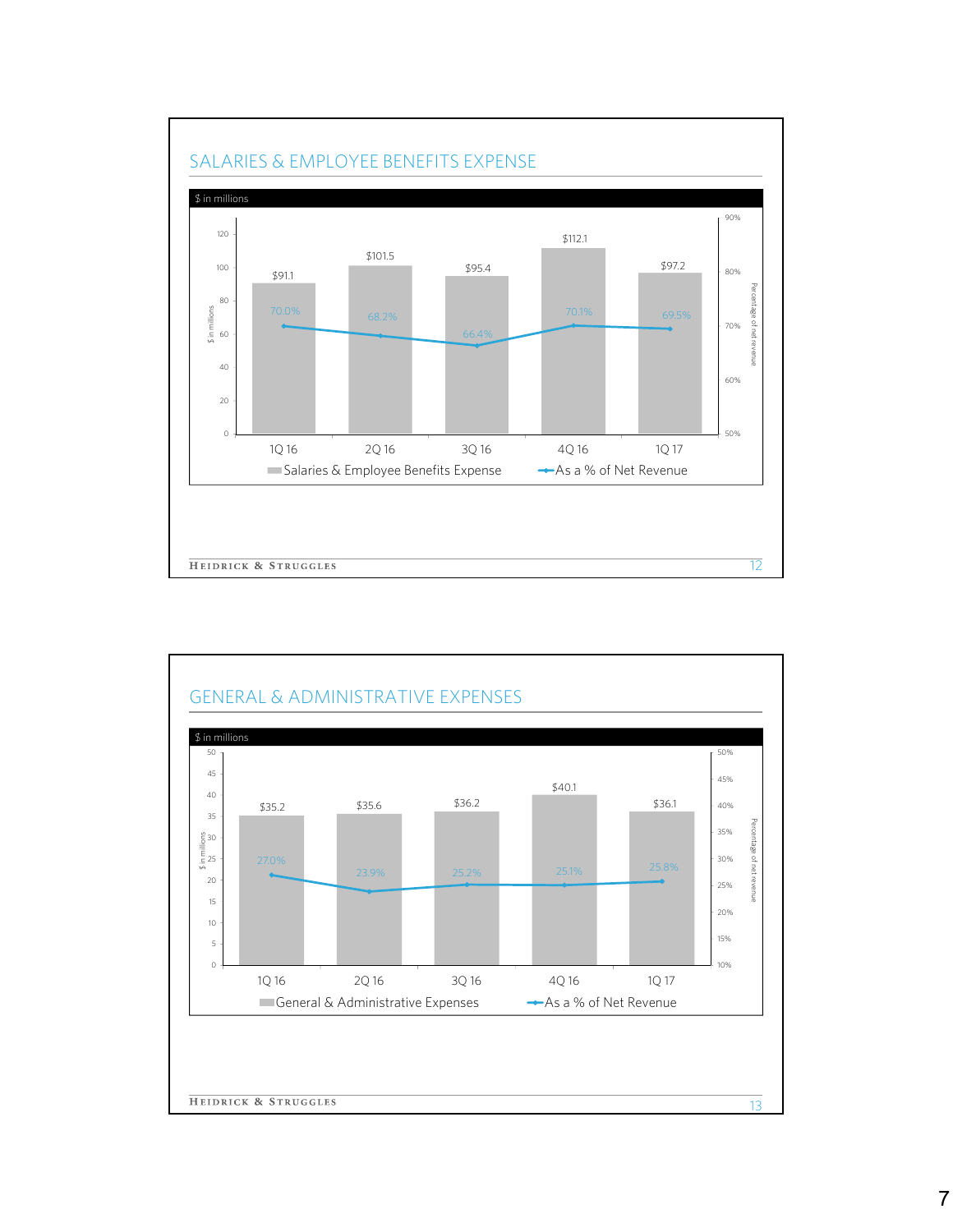

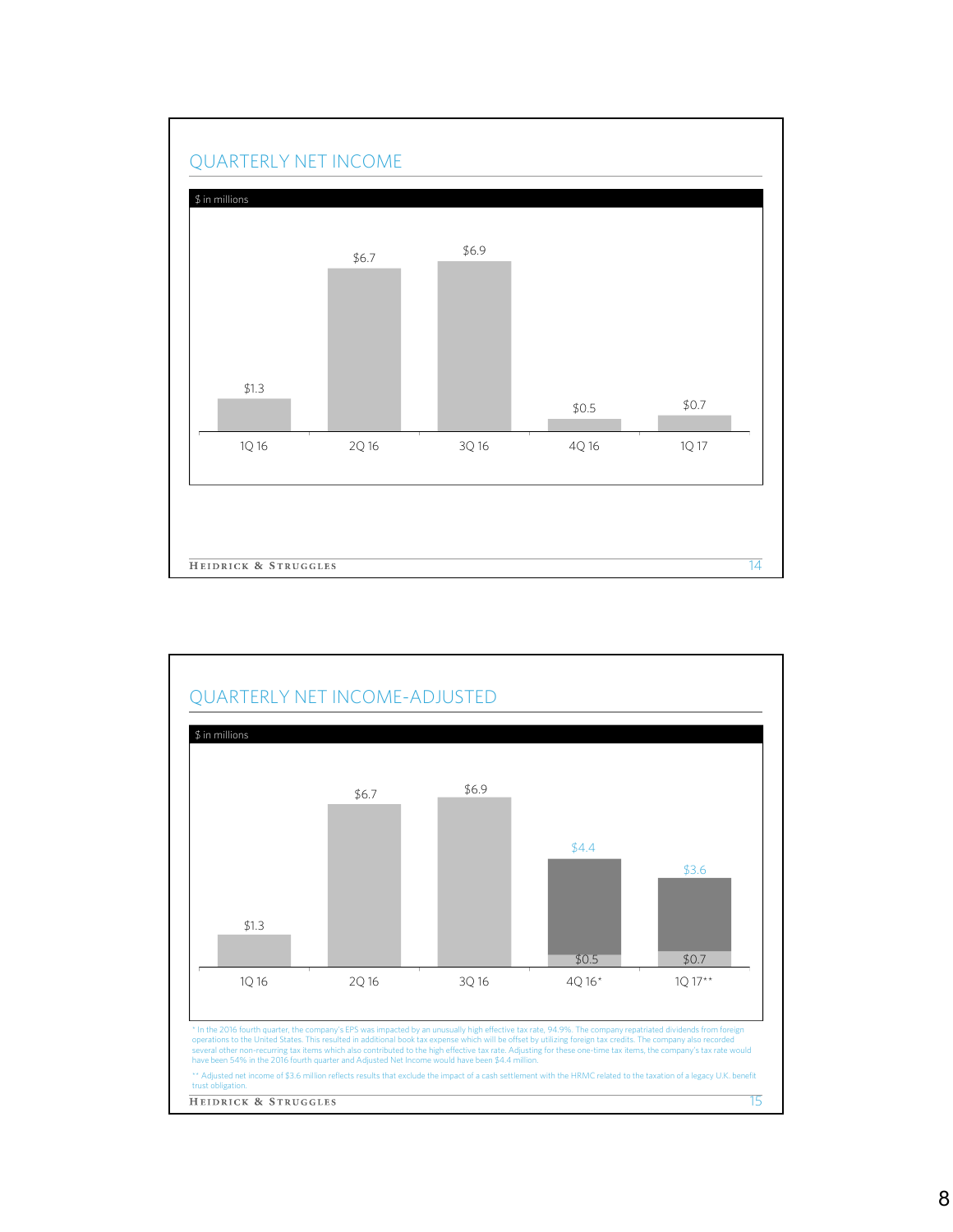

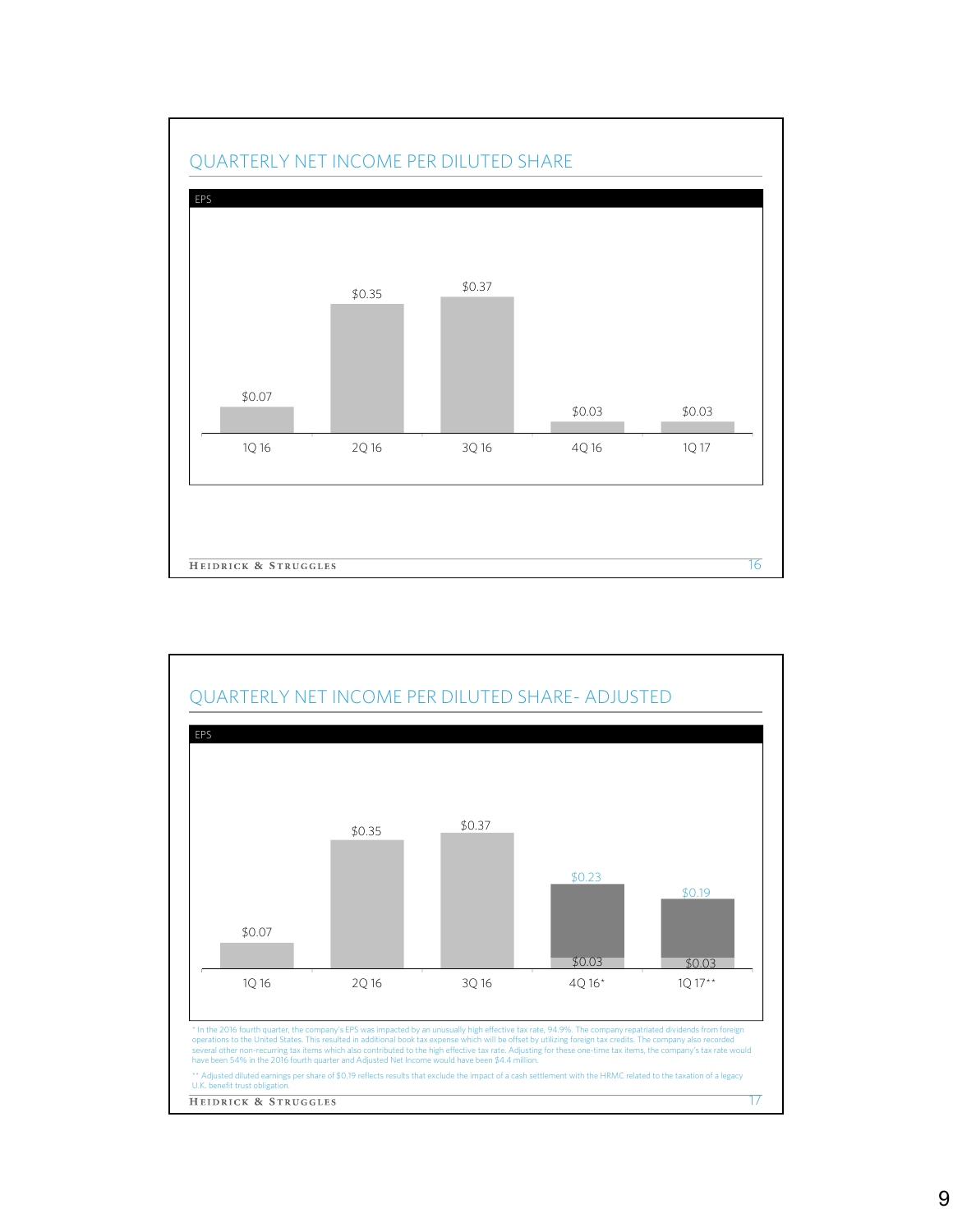

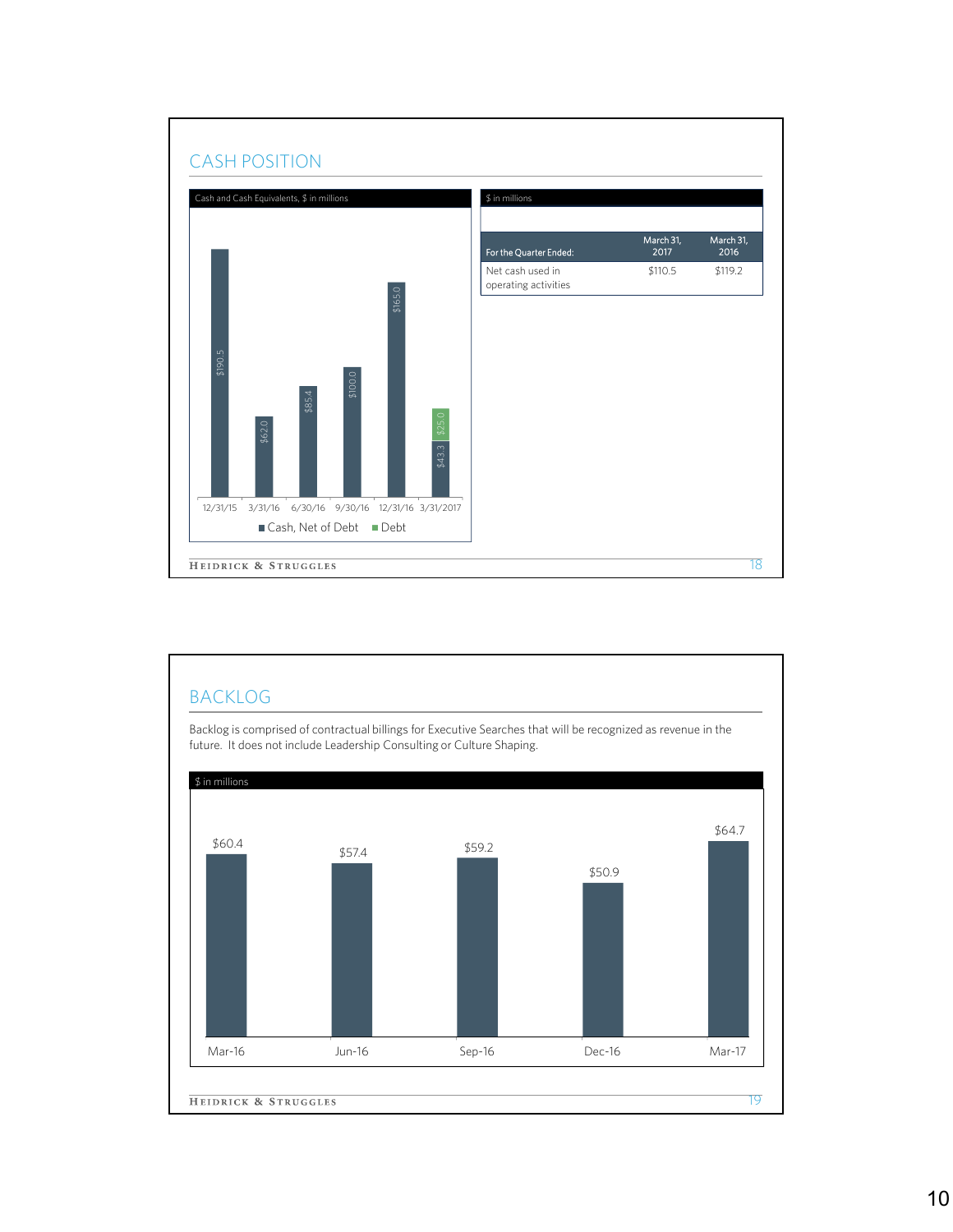

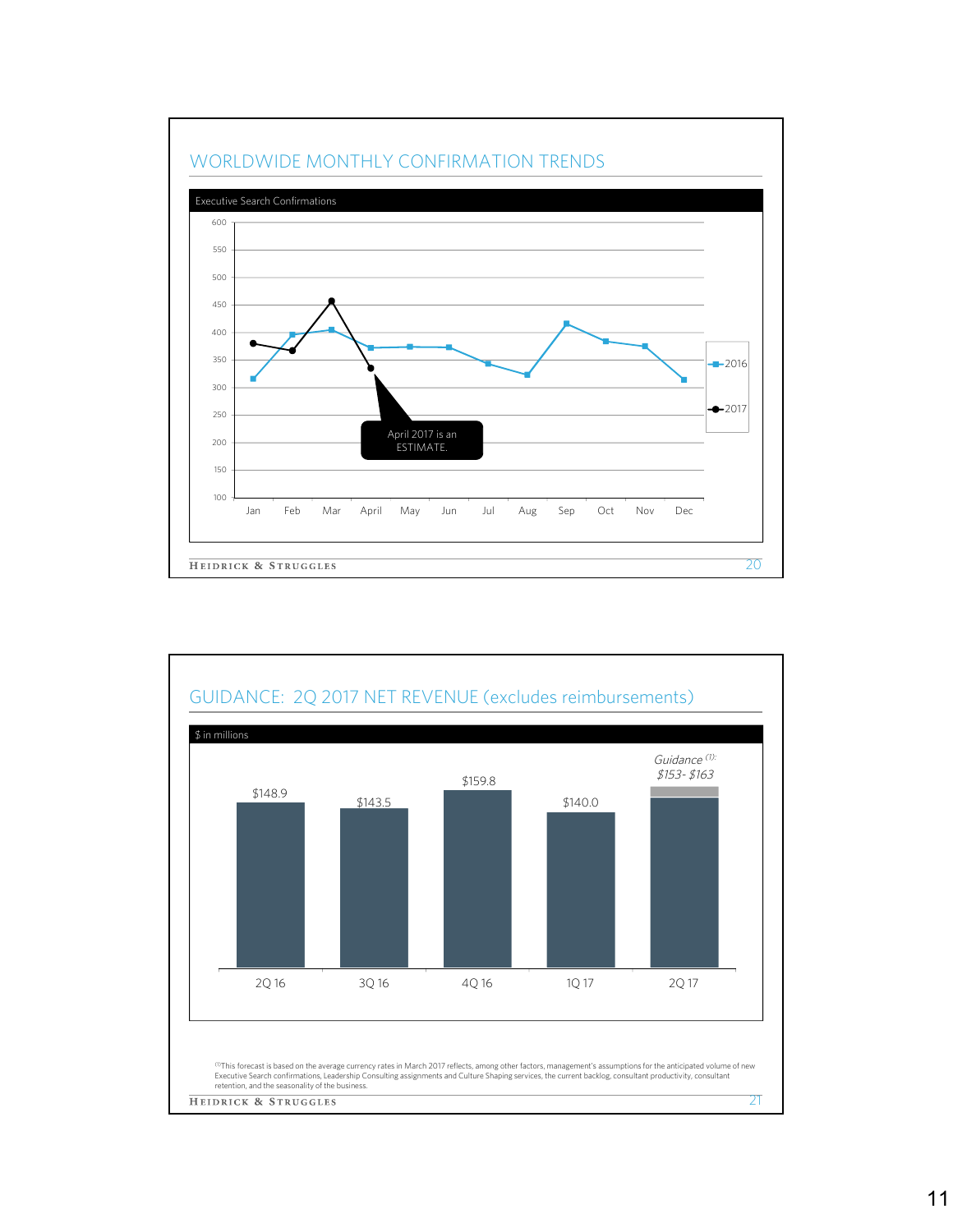

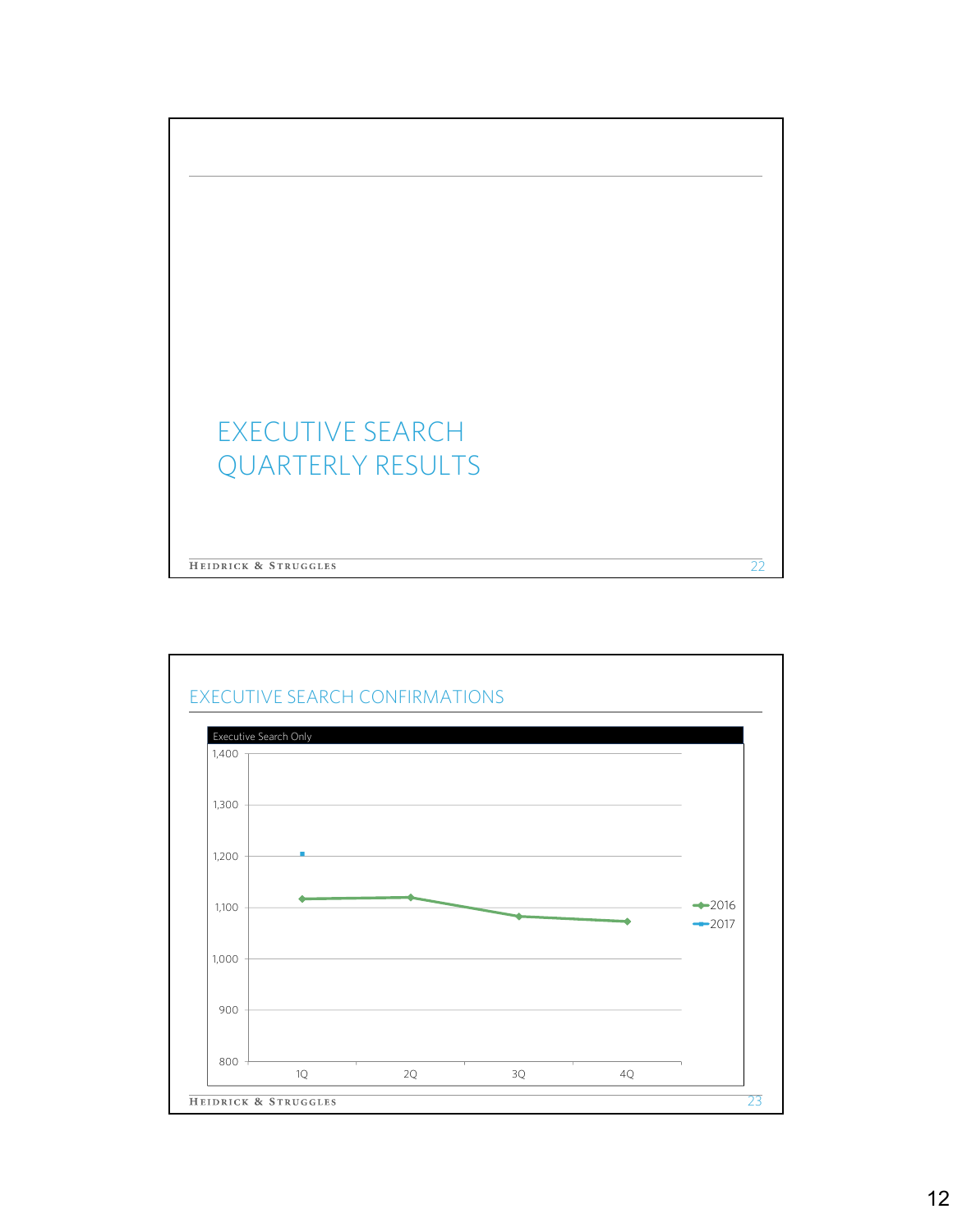

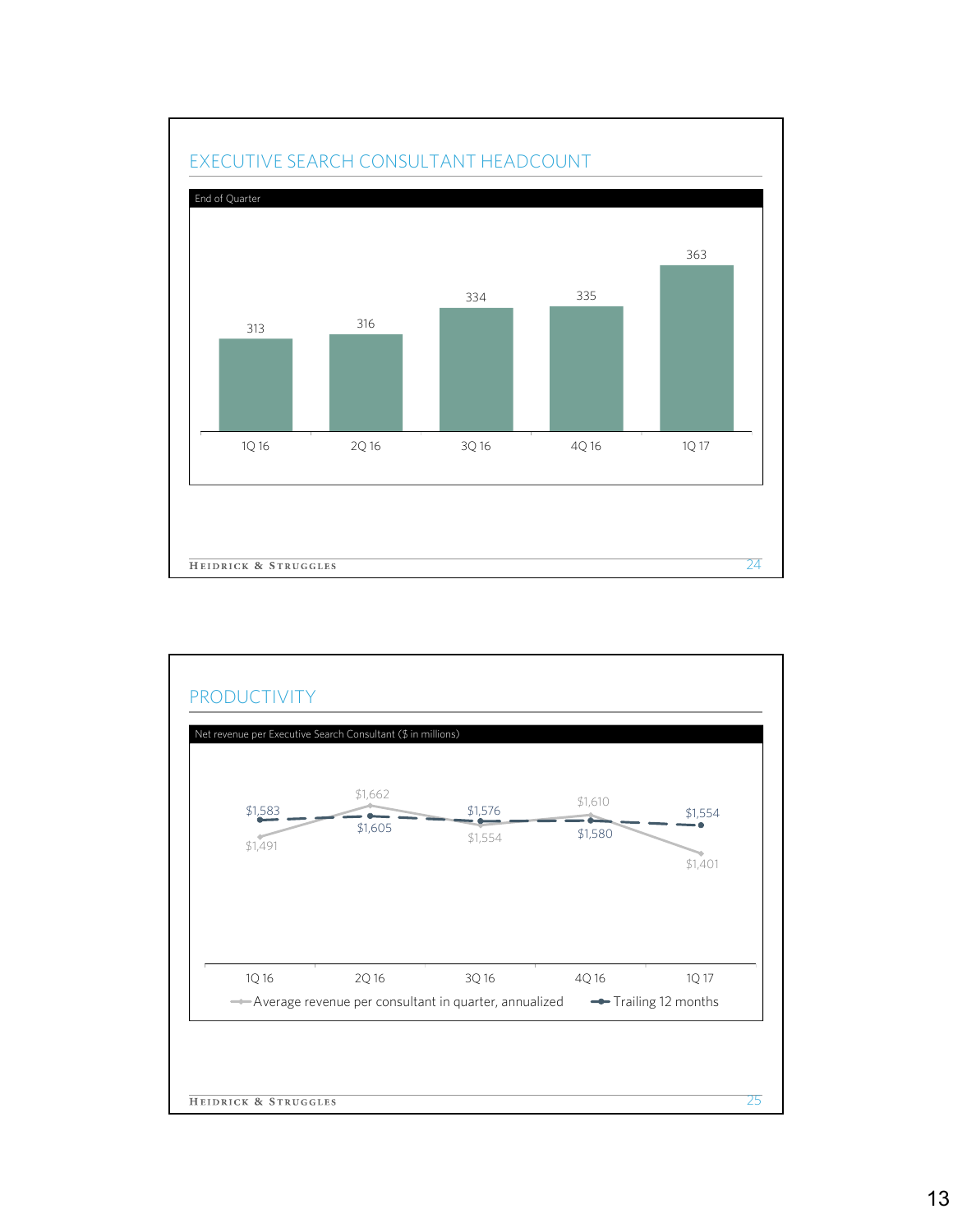